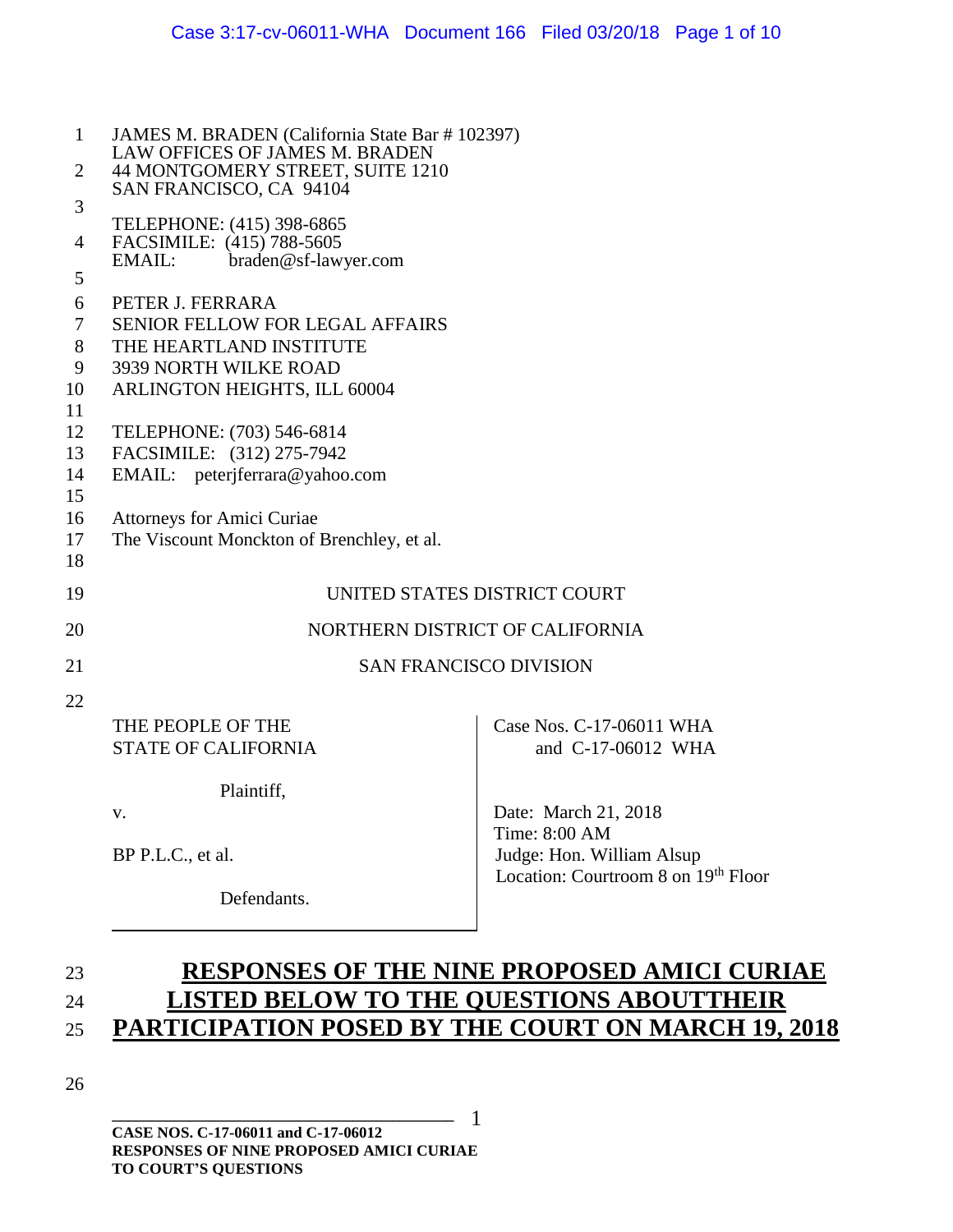**\_\_\_\_\_\_\_\_\_\_\_\_\_\_\_\_\_\_\_\_\_\_\_\_\_\_\_\_\_\_\_\_\_\_\_\_\_\_\_\_\_\_\_\_ CASE NOS. C-17-06011 and C-17-06012 RESPONSES OF NINE PROPOSED AMICI CURIAE TO COURT'S QUESTIONS** (1) THE VISCOUNT MONCKTON OF BRENCHLEY, (2) DR WILLIE WEI-HOCK SOON, (3) PROFESSOR DAVID LEGATES, (4) DR WILLIAM M. BRIGGS, (5) DIPL.-ING. MICHAEL LIMBURG, (6) DR DIETRICH JESCHKE, (7) MR ALEX HENNEY, (8) MR JOHN WHITFIELD, AND (9) MR JAMES MORRISON **I. INTRODUCTION**  The Court having ordered answers to the three questions stated below, the nine proposed amici *curiae* listed above respectfully submit individual answers to the first and second questions followed by a joint answer to the third question. These proposed amici are happy to answer the Court's questions in detail and without reservation. That is because they have nothing to hide, and are confident that their work is not tainted by any alleged prejudice or vested interest. However, they also state forthrightly, and of course with greatest respect for the Court, that the Court's questions, and their answers, are quite irrelevant to the proposed amicus brief they have submitted. That brief is not a work of advocacy, or politics, or philosophy, or religion, but rather is a work of pure science (including, of course, mathematics). Its assertions and conclusions stand or fall on their own merits as science that is either confirmed or refuted by other scientists who are also doing nothing but pure science. The biases, prejudices, funding, and other factors pertaining to these scientists are not actually part of the science and thus can be, and should be, safely ignored. These amici have done their best to present pure science just as it should be properly presented among scientists themselves. This means that they have stated explicitly the premises and sources on which they have founded their conclusions, so that the Court may, if it sees fit, invite all parties to state whether or to what extent they accept that the premises are true and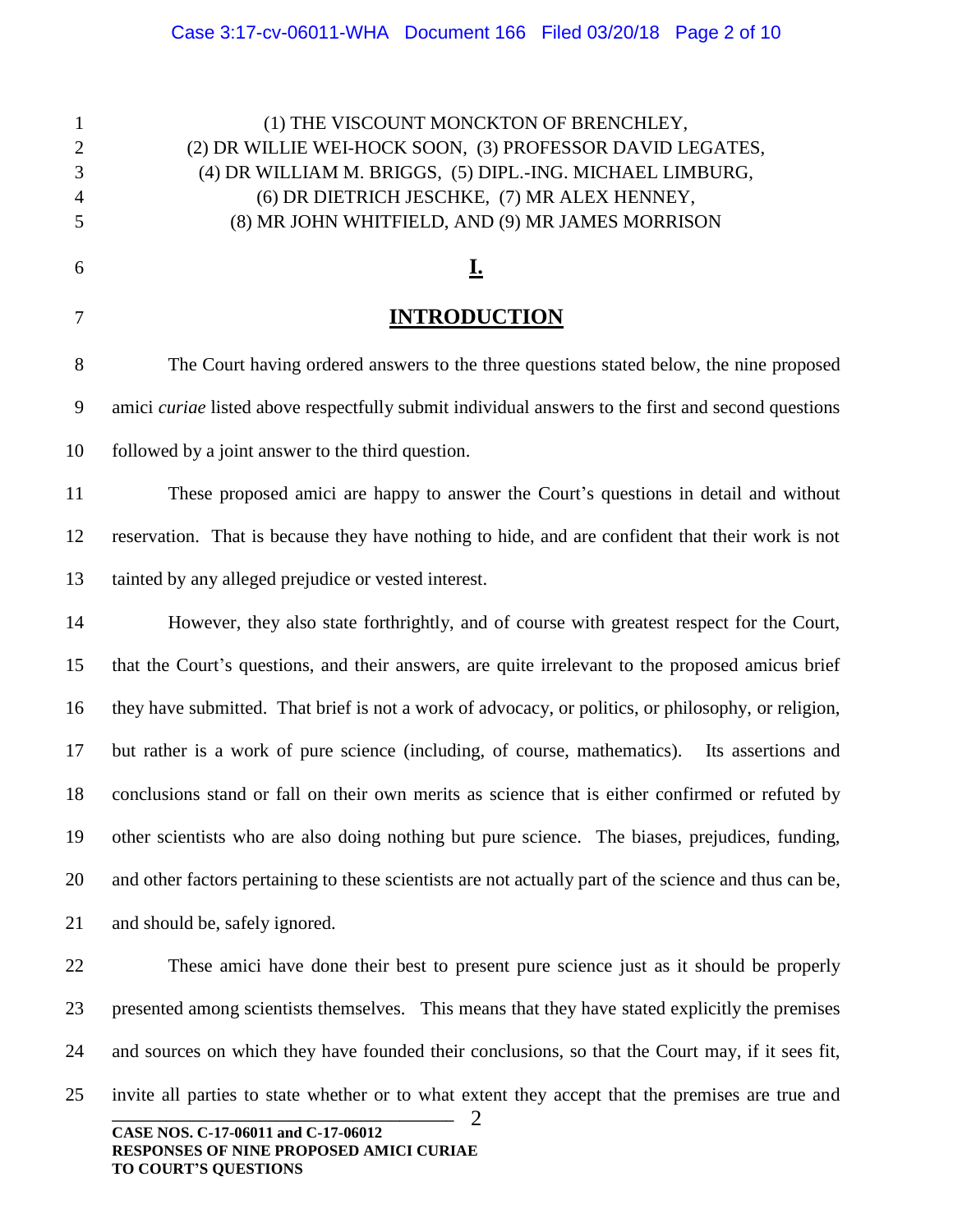| constitute mainstream science, and whether or to what extent the parties consider that <i>amici's</i> |  |  |  |  |  |
|-------------------------------------------------------------------------------------------------------|--|--|--|--|--|
| 2 conclusions are consistent or inconsistent with those premises.                                     |  |  |  |  |  |

- **II.**
- 

## **THE COURT'S THREE QUESTIONS**

 1. The source of any funding received by *amici* in connection with the general research described in their submissions. This should include a clear statement regarding whether (and the extent to which) amici have received funding from individuals or entities on either side of the climate change debate (*e.g.* from any environmental or industry group). 2. Whether *amici* are in any way affiliated (directly or indirectly) with any party to the above-entitled actions; and 3. Why *amici* waited until shortly before the tutorial to file their proposed submissions, such that the parties only have limited time to react. **III. INDIVIDUAL RESPONSES TO THE FIRST TWO QUESTIONS** The individual responses below are given in the first-person form in which they were received from the several amici. **Christopher Monckton of Brenchley** 1. I publicly endorsed the official position on climate until I began to research the issue in 2006. Our *amicus* brief draws two research results to the Court's attention. Professor Legates instigated the research leading to point 1 of our *amicus curiae* brief late in 2012.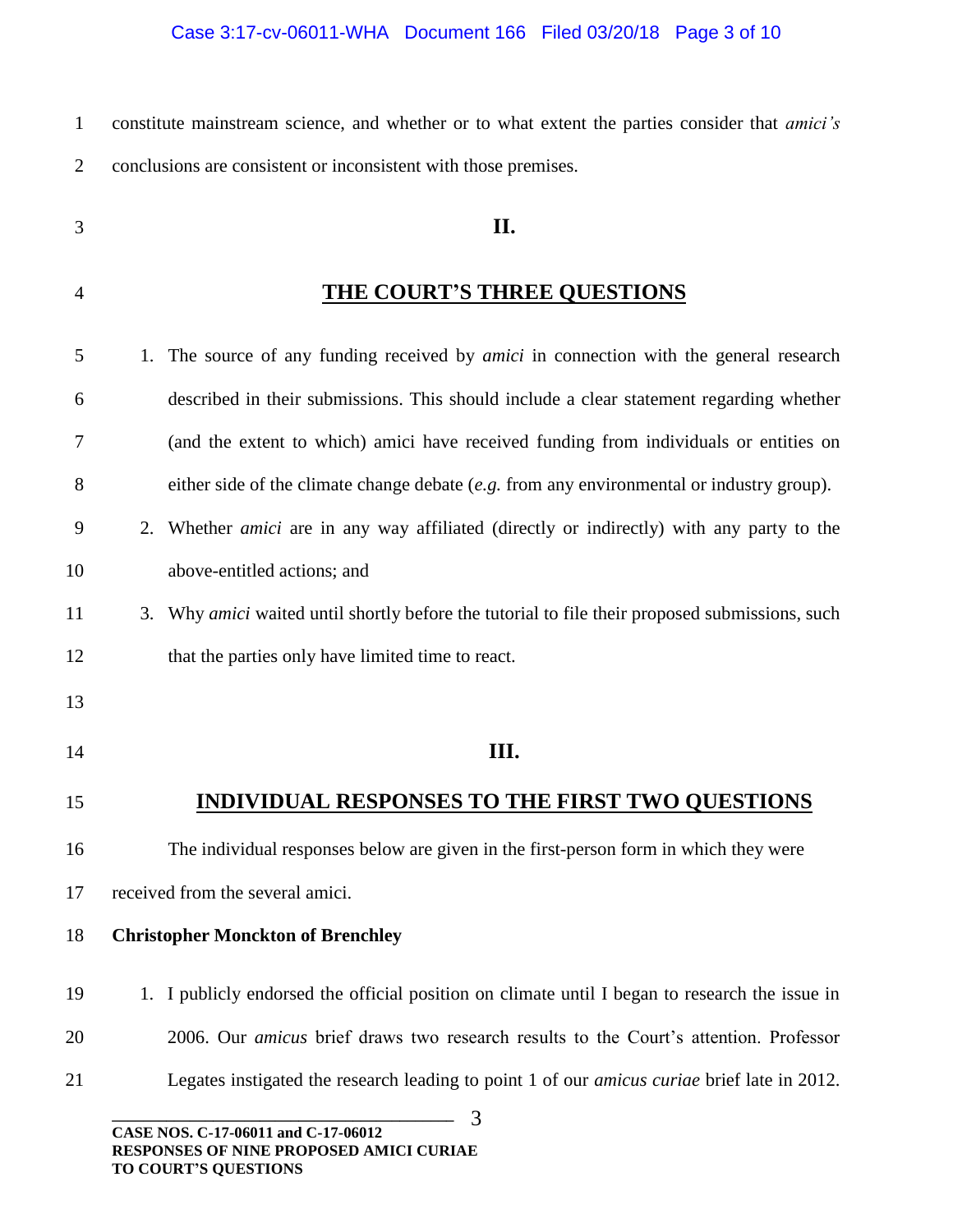#### Case 3:17-cv-06011-WHA Document 166 Filed 03/20/18 Page 4 of 10

 A paper by four of the *amici* was published in *Science and Education* in 2013 and was, therefore, available to all parties from September that year. I instigated the research in support of point 2 some 18 months ago. All nine *amici* submitted a paper to a climatological journal three days before the Court issued its tutorial questions. Both research projects began long before the original filing of the present action.

 I have received no fee from anyone for this or any scientific research into climate change. In June 2017 the climate-skeptical Heartland Institute met my return airfares and accommodation to report our research at a Washington DC conference. I did not accept the \$1000 fee that was offered. In late summer 2017 the Moscow (Russia) City Government, which promotes the official position on climate change, paid for my return airfares and accommodation to outline our research in front of members of the Russian Academy of Sciences. No fee was sought, offered or received. In September 2017 the Red Pill Expo, which then took no stance on the climate question, paid for my return airfares and accommodation to present our results at a Bozemon, Montana, conference. No fee was sought, offered or received. In December 2017 the skeptical Europäisches Institut für Klima und Energie paid accommodation but not travel expenses for me to report our research progress at a Düsseldorf (Germany) conference. No fee was sought, offered or received. In February 2018 a private group of climate skeptics in Norway invited me to report our results at a Mölndal conference and offered accommodation but not travel expenses, but I was too ill to attend. During our research I have broadcast in various media on climate change, but have received no fees or expenses other than occasional cab fares.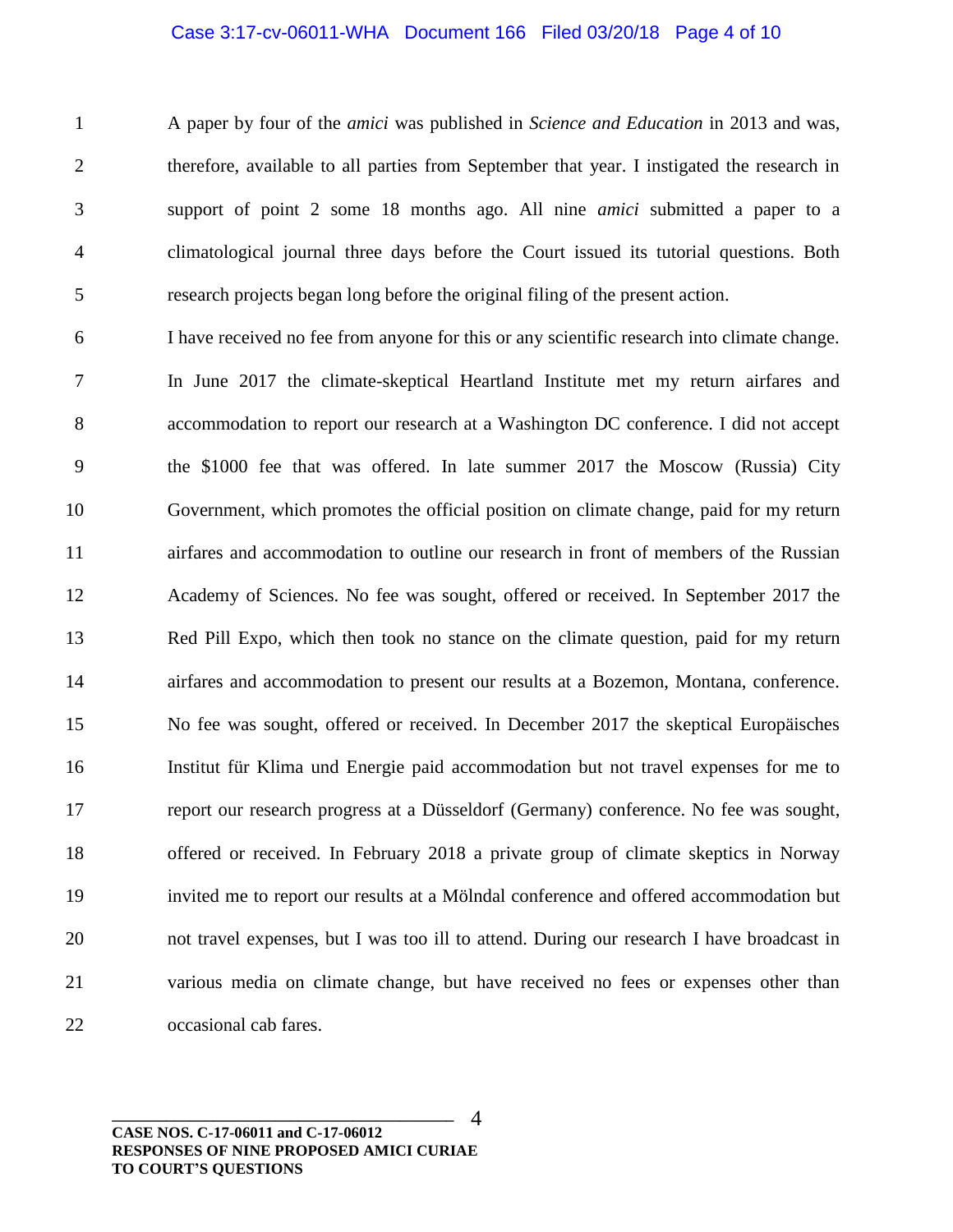#### Case 3:17-cv-06011-WHA Document 166 Filed 03/20/18 Page 5 of 10

 2. In submitting the *amicus curiae* brief, I act solely *ex proprio motu*, hold no shares or other proprietary interests in any of the Parties' or their competitors' corporations or undertakings, and have at no time received any fees or expenses from any of them, whether for the conduct of our research, for the preparation and submission of the *amicus curiae* brief, or for any other purpose. I do not have and have never had any direct or indirect affiliation with any of the parties or with any of their competitors.

**Dr Willie Wei-Hock Soon**

 1. I have not received any funding for the climate-sensitivity research led by Christopher Monckton of Brenchley. In the past, I have received scientific research grants from Exxon-Mobil Foundation, Southern Company and the Charles G. Koch Foundation for my work on various topics, including scientific research on the Sun-climate connection. All such grants were properly declared, negotiated and processed by the Contract and Grant Office of the Smithsonian (Harvard) Astrophysical Observatory, which negotiated all of the contracts, received the funds and paid me a share of them so that I could conduct my research. The Observatory pays me a salary for those contracted works.

2. No.

#### **Professor David Legates**

18 1. I have not received any funding for climate change research since 2002. In fact, I have been notified (unofficially) that I am on a federal "do-not-fund" list simply because I have been critical of the official position on anthropogenic global warming and have written papers critical of that position. I have been denied a hearing on proposals sent to the Department of Agriculture, NASA, and NOAA for research unconnected with climate change. My last funding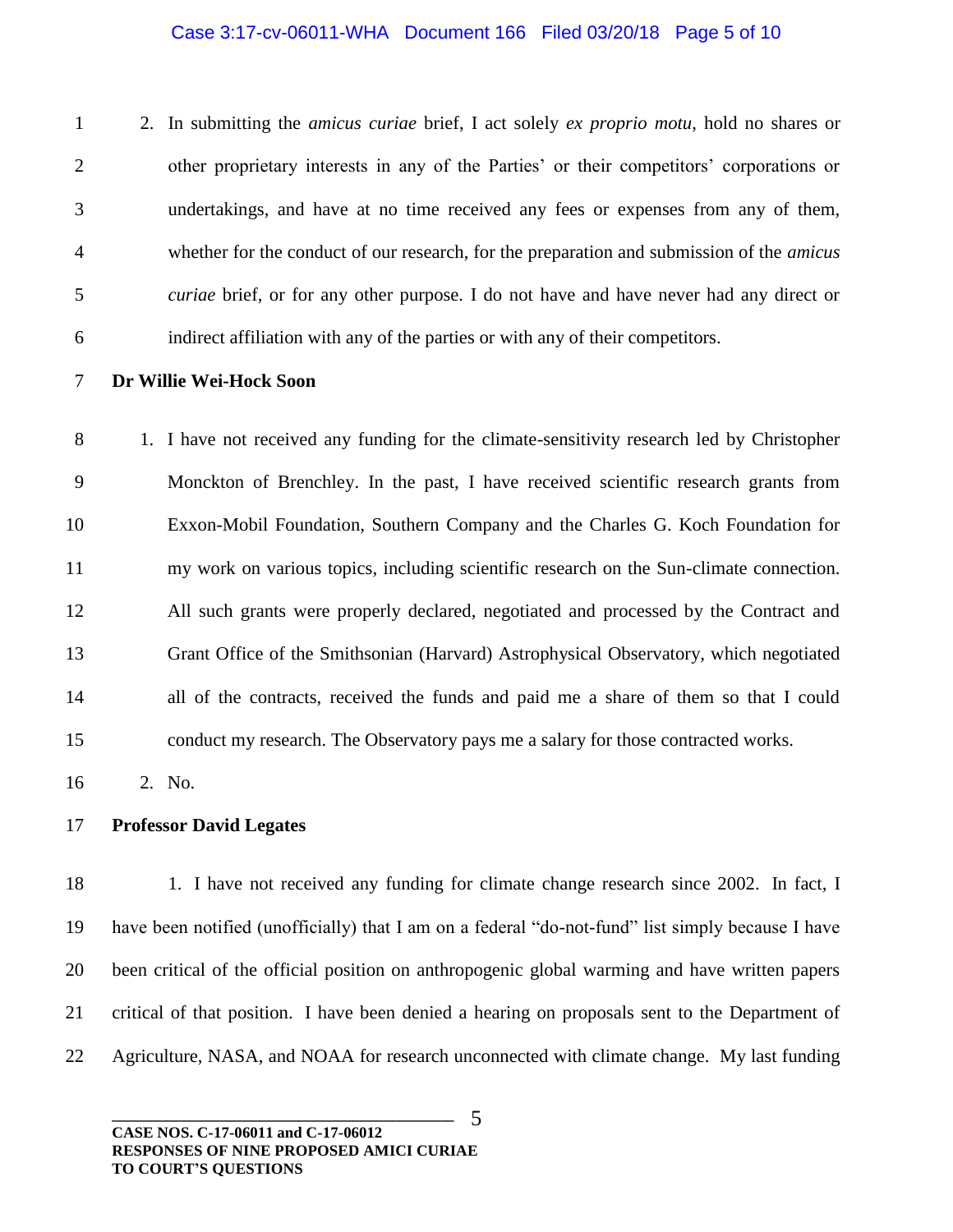### Case 3:17-cv-06011-WHA Document 166 Filed 03/20/18 Page 6 of 10

- for climate change research was a grant for \$50,000 from NOAA and DoE's Climate and Global Change Program, which ended in 2001.
- 2. I have no affiliation, either formal or indirect, with any of the parties to the actions associated with this case.

## **Dr William M. Briggs**

 1. I have never received funding for work from either side in the climatology debate, except tuition reimbursement as a graduate student in the 1990s and honoraria for three speeches to conferences of the Heartland Institute, not exceeding \$3,000 in total for all three speeches.

2. No.

## **Dipl.-Ing. Michael Limburg**

12 1. I am elected by the members of the Europäisches Institut für Klima und Energie, which is scientifically skeptical on the climate-change question, which pays me no salary but occasionally meets expenses. I have received occasional fees and expenses to give speeches on climate change. I have received no funding for the research project on climate sensitivity, in which I have participated for the past year.

- 2. I have no direct or indirect connection with any of the parties to the case.
- **Dr Dietrich Jeschke**
- 19 1. I have never received any research funding in connection with climate research. My participation is based purely on academic interest.
- **2.** I have no direct or indirect affiliation with any of the stated parties.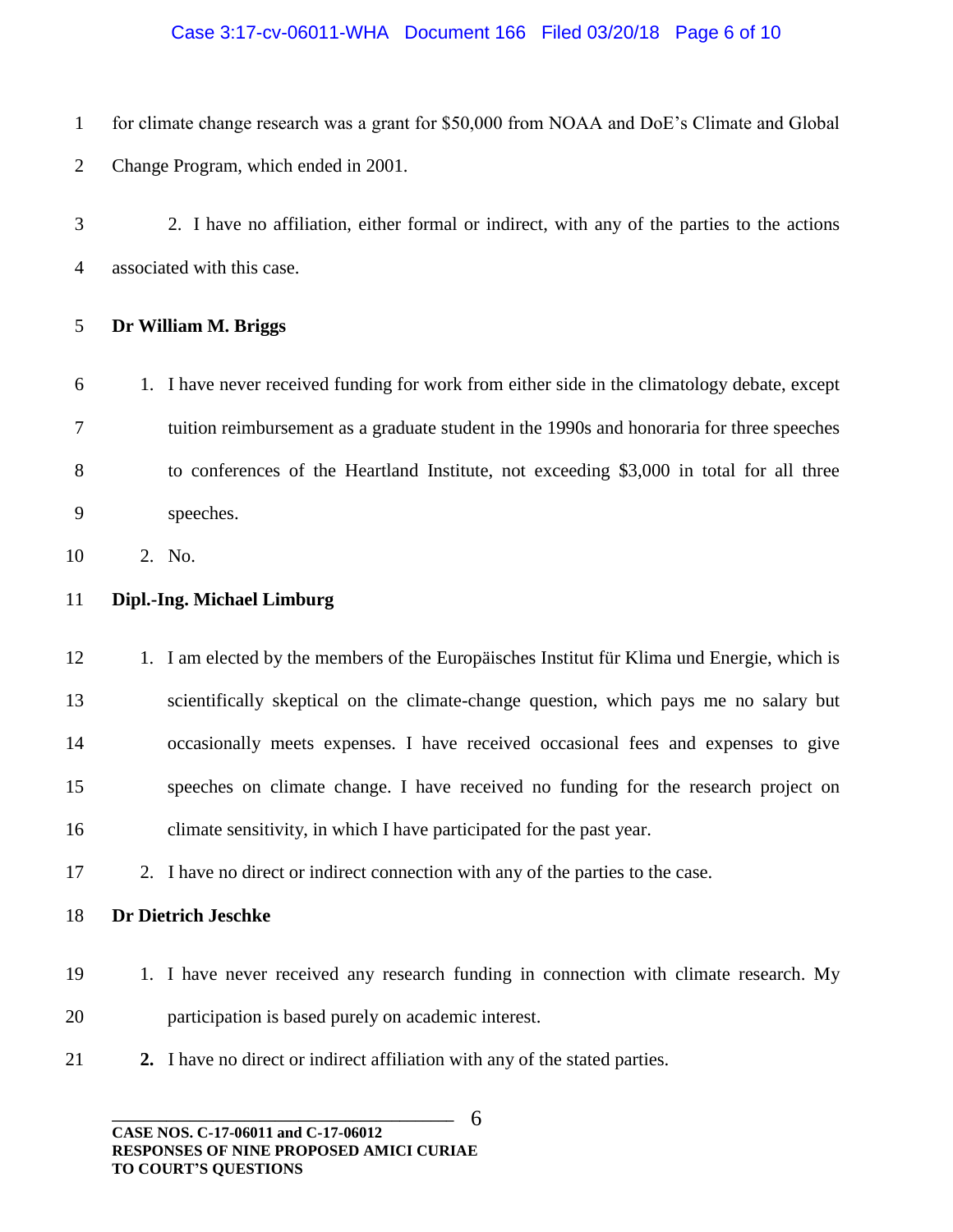### 

## **Mr Alex Henney**

| 3              | 1. I have never received any fees or expenses for any work I have done on climate issues,      |
|----------------|------------------------------------------------------------------------------------------------|
| $\overline{4}$ | including this brief and the underlying scientific paper.                                      |
| 5              | 2. I have no direct or indirect affiliation with any of the parties and have received no money |
| 6              | from them.                                                                                     |
| 7              | Mr John Whitfield                                                                              |
| 8              | 1. I have received no funding from any source at any time.                                     |
| 9              | 2. I have no affiliation whatsoever and have never had any association with any of the         |
| 10             | parties involved in this action.                                                               |
| 11             | <b>Mr James Morrison</b>                                                                       |
| 12             | 1. I have received student loans as an undergraduate in the Environmental Sciences             |
| 13             | Department at the University of East Anglia, which strongly supports the official position     |
| 14             | on climate change, as did I myself until I saw the results of our research. I have never       |
| 15             | received any funding towards the paper on climate sensitivity, or towards the preparation      |
| 16             | or submission of the amicus curiae brief.                                                      |
| 17             | 2. I have no association with any party involved with the legal proceedings, and no vested     |
| 18             | interest in any of them.                                                                       |
| 19             | IV.                                                                                            |
| 20             | <b>Joint Response to the Court's Third Question</b>                                            |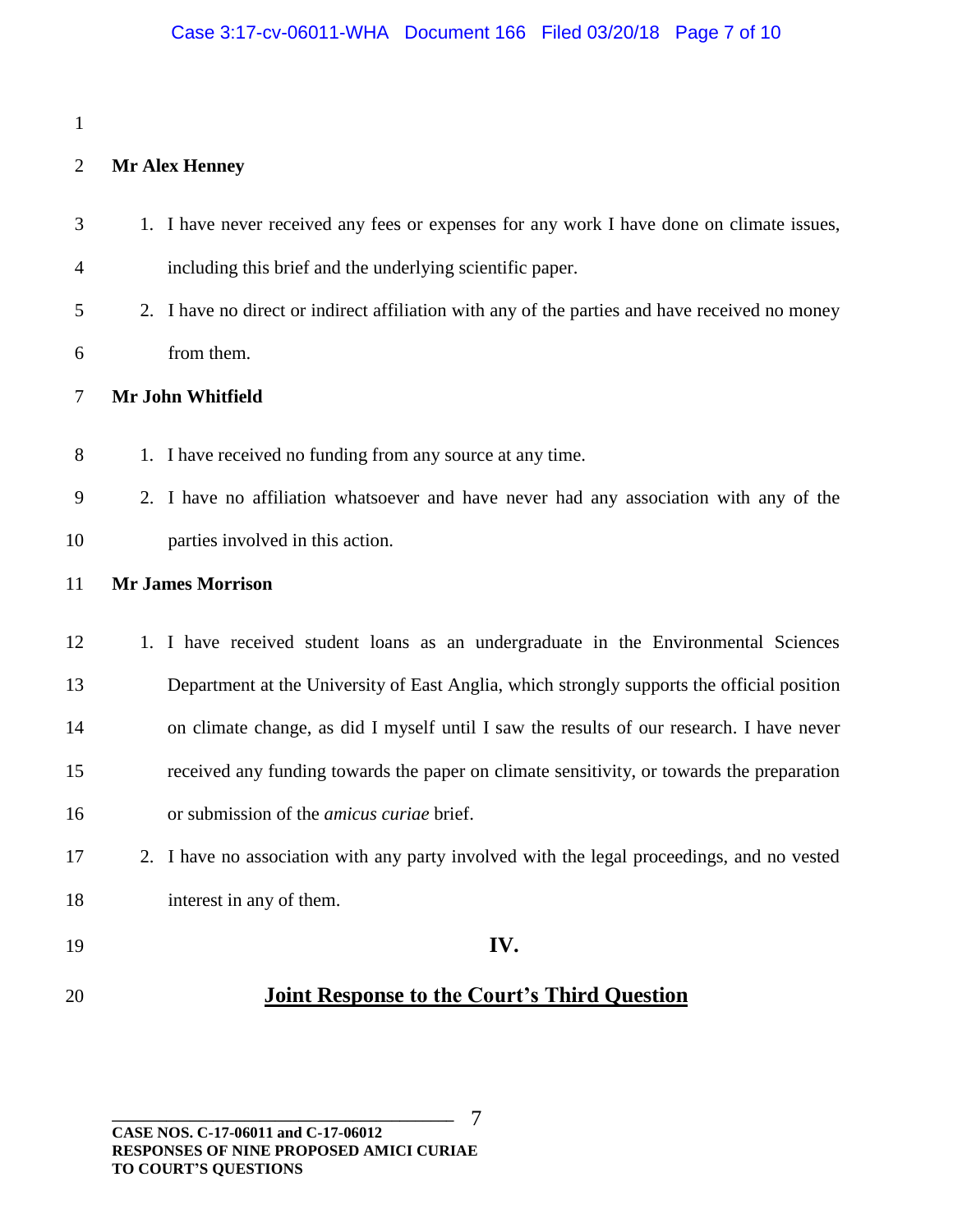#### Case 3:17-cv-06011-WHA Document 166 Filed 03/20/18 Page 8 of 10

 Christopher Monckton, the amicus who has taken the labouring oar to assemble the scientific coalition that produced our brief, has recently undergone major surgery to both eyes, leaving him temporarily in great pain and not easily able to read or write. He did the best he could and as rapidly as he could even burdened by this handicap.

 In co-ordinating the project to prepare the brief, to find lawyers in a jurisdiction other than his own and to gain the consent of all co-authors, amicus Monckton moved as rapidly as his frail health permitted. The brief was inevitably more than usually complex and required considerable scrutiny and emendation from the co-authors. Filing in a foreign country (Monckton is an Englishman) also took time.

 There was no intent to surprise or sandbag any parties. Monckton believed from the beginning, and continues to believe, that the Court's study and investigation of the relevant science is not a one-time project that will end at the hearing on March 21, but rather is an ongoing project, as indeed good science itself must be, that will continue for however many months this case may remain pending. Monckton believes, therefore, that any parties who wish to submit a response to the amicus brief he has organized should have ample opportunity to do so, even if they could not be expected to have accomplished that by March 21.

 Here is a chronology of relevant events that explain why Monckton and the other were not able to present their proposed amicus brief until ten days after the Court issued its list of questions for the tutorial.

**6 March 2018** The Court issues its list of questions.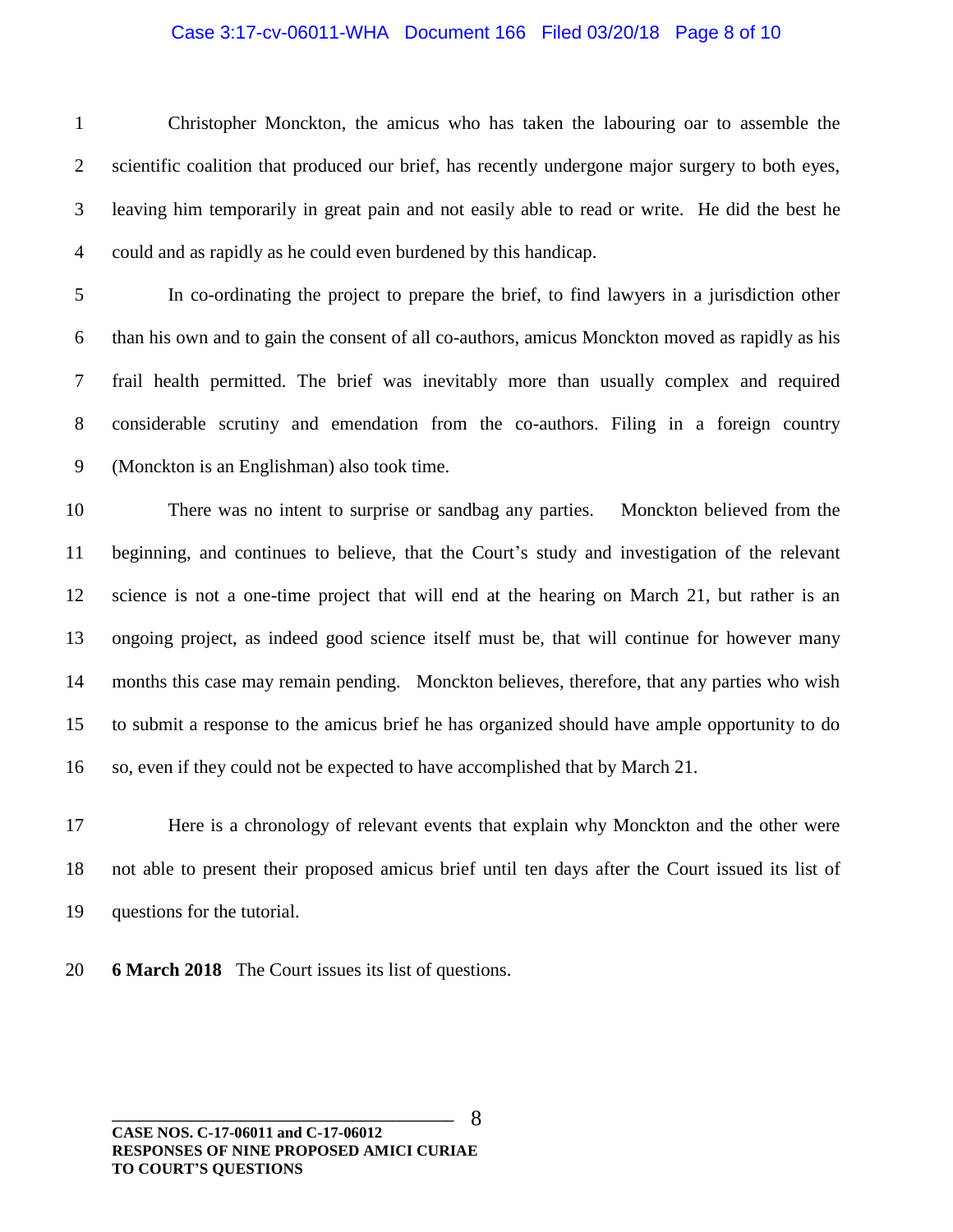#### Case 3:17-cv-06011-WHA Document 166 Filed 03/20/18 Page 9 of 10

 **7 March 2018:** Monckton became aware of the Court's tutorial questions in the afternoon of 7 March 2018. He immediately wrote to a contact in the United States to request information on how to file an *amicus curiae* brief.

**9 March 2018:** A reply was received saying that Monckton's USA contact was unable to help.

**9 March 2018:** Monckton circulated a first draft of the *amicus* brief to his co-authors.

 **11 March 2018:** Monckton received detailed comments on the draft brief. Monckton's USA contact finally was able to provide him with the name of an American lawyer who might be able to assist.

 **12 March 2018:** Monckton sent the first draft of the brief to the lawyer, who said that indeed he might be able to help.

 **13 March 2018:** After comments from most co-authors, Monckton sent a second draft of the brief to the lawyer, who had by then identified a lawyer in California who would be able to assist in filing the brief. Monckton wrote: "It would be excellent if we could get this brief safely filed today – or tomorrow at the latest. That will give the judge time to read the notice of application 15 and grasp the main points before the hearing on the  $21^{st}$ ." It was not, however, possible to file at that time because some substantive points in the brief remained outstanding.

 **15 March 2018:** Monckton sent the final draft of the brief, now approved by all co-authors, to the lawyer in California, which indeed is the undersigned lawyer James Braden. It reached Braden at approximately 4.15 pm Pacific time. Braden was thus unable to file the brief that day.

**16 March 2018:** Braden filed with the Court the Motion for leave to file the brief, with the brief

itself as an exhibit. All parties were served electronically with Braden's filing.